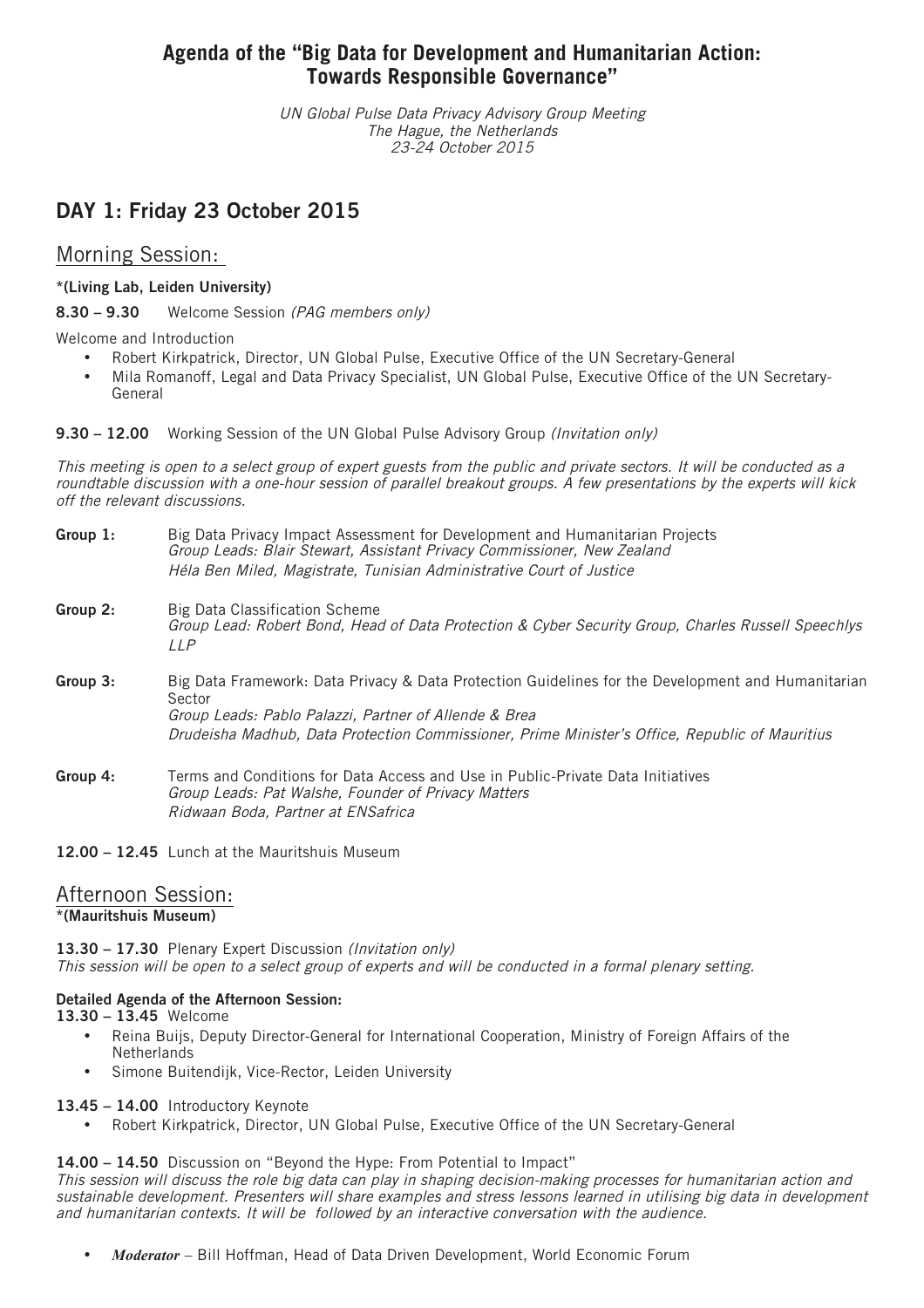- Nicolas de Cordes, Vice President, Marketing Anticipation for the Orange Group
- Nuno Nunes, Coordinator, IOM
- Patrick Gordon, UN World Humanitarian Summit (WHS) Secretariat, UN OCHA
- Dr Jose Ramon Albert, Philippine Institute for Development Studies

## **14.50 – 15.10** Remarks and Keynote

- John Edwards, Chair of the 37th International Conference of Data Protection and Privacy Commissioners; Privacy Commissioner of New Zealand
- Jacob Kohnstamm, Host of the 37th International Conference of Data Protection and Privacy Commissioners; President, Dutch Data Protection Authority

# **15.10 – 15.40** Coffee Break & Networking

**15.40 – 16.25** Discussion Session on Big Data Governance in Humanitarian and Development Fields This session will discuss the challenges and solutions that could be offered when it comes to governance in the use of big data for development and humanitarian causes. It will explore private and public sector solutions, and views on private-public data sharing initiatives. Panelists will share examples of responsible data governance mechanisms and practices used by their organisations, it will be followed by an interactive conversation with the audience.

- *Moderator* Pablo Palazzi, Partner, Allende & Brea
- Christopher Kuner, Co-Chair of Brussels Privacy Hub, Vrije Universiteit Brussel
- JoAnn Stonier, Chief Global Privacy Officer, MasterCard
- Alexander Beck, Senior Protection Officer, UNHCR

**16.25 – 17.10** Big Data Challenges & Opportunities from the Regulatory Perspective

A conversation with regulators, discussing differences and similarities between commercial vs. humanitarian and development applications of big data, exploring possible solutions globally.

- *Moderator* Linnet Taylor, Marie Curie research fellow, University of Amsterdam's International Development faculty
- Drudeisha Madhub, Data Protection Commissioner, Prime Minister's Office, Republic of Mauritius
- Blair Stewart, Assistant Privacy Commissioner, New Zealand
- Alexander Dix, Commissioner for Data Protection and Freedom of Information, Berlin Data Protection Authority

## **17.10 – 17.20** Summary Remarks

• Jeroen van den Hoven, Acting Dean of the Faculty of Policy, Technology and Management, Delft University of **Technology** 

**17.20-17.30** Closing Remarks and Announcement International Data Responsibility Group

• Ulrich Mans, Peace Informatics Lab, Centre for Innovation, Leiden University

#### **17.30 – 18.30** Reception **\*(Mauritshuis Museum)**

**19.00 – 21.00** Dinner, hosted by the Hague Municipality (Invitation only)

## \***(Hotel Des Indes)**

• Special Remarks by Ingrid van Engelshoven, Deputy Mayor of the Hague

# **DAY 2: Saturday 24 October 2015**

The second day of the PAG working meeting is open only to <sup>a</sup> select group of expert guests from the UN system and relevant development and humanitarian agencies. The meeting will build upon the progress made during the Friday session in <sup>a</sup> more intimate setting, allowing for deeper investigation and delivery of concrete recommendations resulting from the discussions of the breakout groups.

# Morning Session: **\*(The Peace Palace)**

**9.00 – 12.45** Working Session of the UN Global Pulse Advisory Group (Invitation only)

# **Detailed Agenda of the Morning Session:**

# **9.00 – 9.45** Priority-Setting of the Day.

A few presentations on the relevant breakout group topics will kick off the discussion; big data projects will be presented as case studies for the upcoming session to test <sup>a</sup> draft of the Privacy Impact Assessment.